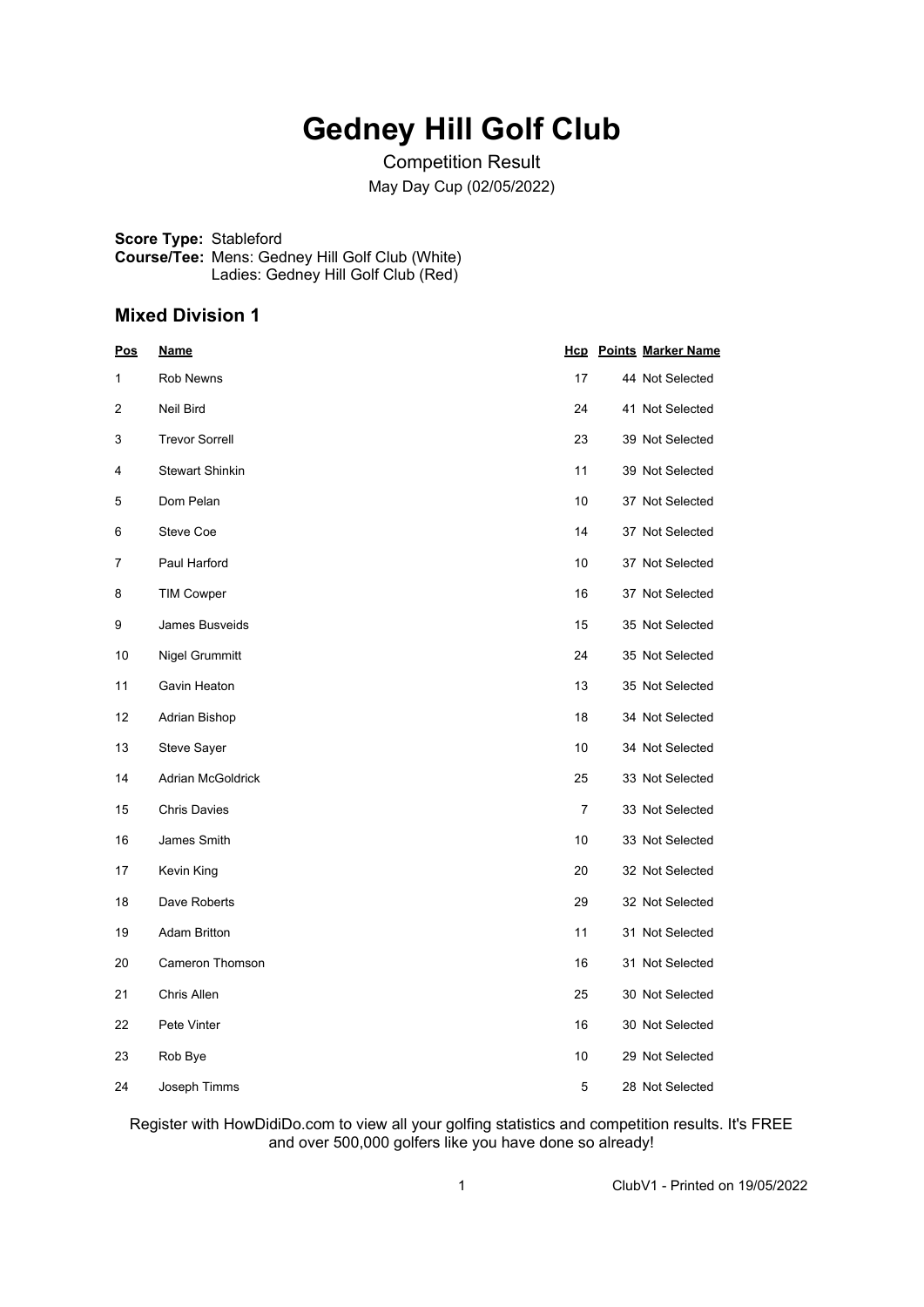#### **Score Type:** Stableford **Course/Tee:** Mens: Gedney Hill Golf Club (White) Ladies: Gedney Hill Golf Club (Red)

#### **Mixed Division 1**

| <b>Pos</b> | Name         |    | <b>Hcp</b> Points Marker Name |
|------------|--------------|----|-------------------------------|
| 25         | Grant Newman | 29 | 27 Not Selected               |
| 26         | Dan Arbon    | 25 | 25 Not Selected               |
| 27         | Clive Newman | 20 | 23 Not Selected               |

Register with HowDidiDo.com to view all your golfing statistics and competition results. It's FREE and over 500,000 golfers like you have done so already!